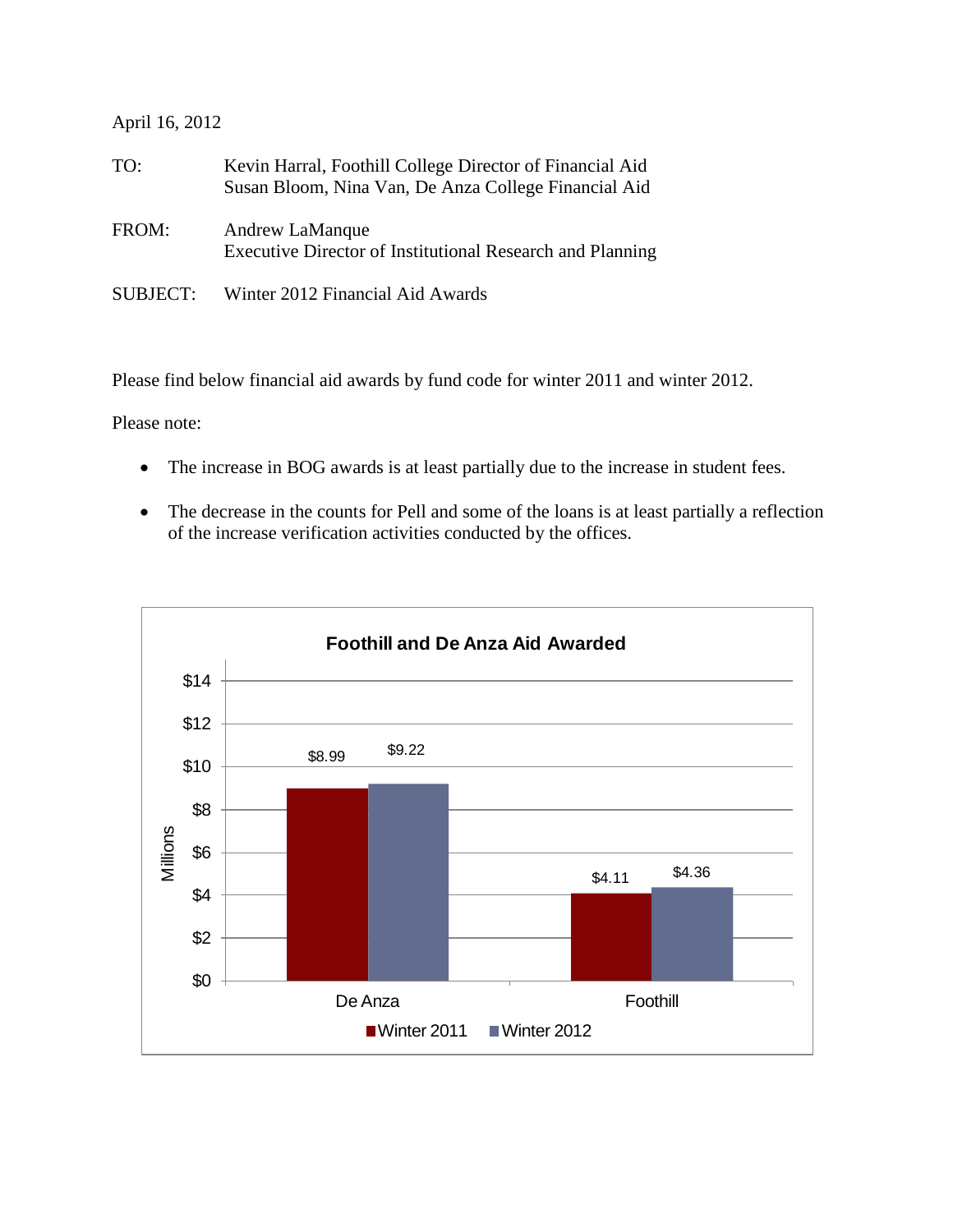| DA |       |                          |               |                                  | 04/12/12 04:22 PM |           |                  |           |                  |         |  |  |
|----|-------|--------------------------|---------------|----------------------------------|-------------------|-----------|------------------|-----------|------------------|---------|--|--|
|    |       |                          |               |                                  | 1011              |           |                  | 1112      | % Increase       |         |  |  |
|    |       |                          |               |                                  | Winter            |           |                  | Winter    |                  |         |  |  |
|    |       |                          |               |                                  | Number            | Paid      | Number           | Paid      | Number           | Paid    |  |  |
|    |       |                          |               |                                  | of Awards         |           | Amount of Awards |           | Amount of Awards | Amount  |  |  |
| DA | Grant | Federal                  | DACG1         | Acad Comp Grant 1st Yea          | 267               | 63,468    |                  |           | $-100%$          | $-100%$ |  |  |
|    |       |                          | DACG2         | Acad Comp Grant 2nd Ye           | 117               | 48,184    |                  |           | $-100%$          | $-100%$ |  |  |
|    |       |                          | <b>DAMERI</b> | Americorps                       | $\overline{7}$    | 11,893    | 10               | 14,632    | 43%              | 23%     |  |  |
|    |       |                          | <b>DPELL</b>  | <b>Federal Pell Grant</b>        | 3,095             | 4,439,091 | 3,091            | 4,463,913 | $-0%$            | $1\%$   |  |  |
|    |       |                          | <b>DSEOG</b>  | Federal SEOG                     | 468               | 93,600    | 476              | 95,200    | 2%               | 2%      |  |  |
|    |       |                          | <b>FAMERI</b> | Americorps                       | 1                 | 351       |                  |           | $-100%$          | $-100%$ |  |  |
|    |       | <b>State</b>             | <b>DCALB</b>  | Cal Grant B                      | 724               | 360,232   | 707              | 347,136   | $-2%$            | $-4%$   |  |  |
|    |       |                          | <b>DCALC</b>  | Cal Grant C                      | 16                | 2,640     | 14               | 2,160     | $-13%$           | $-18%$  |  |  |
|    |       |                          | <b>DCARE</b>  | CARE Grant - Acad Ach            | $\mathbf{1}$      | 400       |                  |           | $-100%$          | $-100%$ |  |  |
|    | Loan  | Federal                  | <b>DDIRLS</b> | Direct Loan Subsidized           | 884               | 1,156,729 | 789              | 1,019,063 | $-11%$           | $-12%$  |  |  |
|    |       |                          | <b>DDIRLU</b> | Direct Loan Unsubsidized         | 657               | 1,094,067 | 562              | 916,296   | $-14%$           | $-16%$  |  |  |
|    |       |                          | <b>DDPLS</b>  | <b>Federal Direct Parent Loa</b> | 15                | 39,965    | 4                | 12,569    | $-73%$           | $-69%$  |  |  |
|    |       |                          | <b>DPERK</b>  | <b>Federal Perkins Loan</b>      | 48                | 40,401    |                  |           | $-100%$          | $-100%$ |  |  |
|    |       | Schola Institution SCHOL |               | All                              | 71                | 49,260    | 47               | 34,941    | $-34%$           | $-29%$  |  |  |
|    | rship | Other                    | <b>SCHOL</b>  | All                              | 43                | 35,983    | 80               | 56,284    | 86%              | 56%     |  |  |
|    | Work  | Federal                  | <b>DFWS</b>   | Federal Work-Study               | 87                | 72,452    | 69               | 41,244    | $-21%$           | $-43%$  |  |  |
|    | Total |                          |               |                                  | 6,501             | 7,508,715 | 5,849            | 7,003,437 | $-10%$           | -7%     |  |  |

|     |        |       |             |                               | 04/12/12 04:16 PM |             |                 |                    |                       |       |  |  |
|-----|--------|-------|-------------|-------------------------------|-------------------|-------------|-----------------|--------------------|-----------------------|-------|--|--|
|     |        |       |             |                               |                   | Winter 2011 |                 | Winter 2012        | % Increase            |       |  |  |
|     |        |       |             |                               | Number            |             | Number          |                    | <b>Number</b>         |       |  |  |
|     |        |       |             |                               | of                |             | of              | of                 |                       |       |  |  |
|     |        |       |             |                               | Awards            | Amount Paid | Awards          | <b>Amount Paid</b> | Amount Paid<br>Awards |       |  |  |
| DA. | Fee    | State | DBAA        | De Anza BOG A TANF            | 45                | 7.710       | 46              | 10,230             | 2%                    | 33%   |  |  |
|     | Waiver |       | <b>DBAD</b> | DA BOGA-TANF/CalW/SSI/SSF     |                   | 221         | 10              | 2,630              | 900%                  | 1090% |  |  |
|     |        |       | <b>DBAG</b> | De Anza BOG A - General Asst. |                   | 77          | 1               | 434                | 0%                    | 467%  |  |  |
|     |        |       | <b>DBAS</b> | De Anza BOG A - SSI           | 294               | 45.886      | 264             | 52,838             | $-10%$                | 15%   |  |  |
|     |        |       | <b>DBAV</b> | De Anza BOG A - Veterans      | 5                 | 796         |                 | 240                | $-80%$                | -70%  |  |  |
|     |        |       | <b>DBGB</b> | De Anza BOG B                 | 1,015             | 173,820     | 1,091           | 251,111            | 7%                    | 44%   |  |  |
|     |        |       | <b>DBGC</b> | De Anza BOG C                 | 5,969             | 1,255,874   | 6,642           | 1,898,873          | 11%                   | 51%   |  |  |
|     |        |       | <b>DBGI</b> | De Anza BOG B - ISIR          | 6                 | 1,250       | $5\overline{)}$ | 1.464              | $-17%$                | 17%   |  |  |
|     |        |       | Total       |                               | 7,336             | 1,485,631   | 8.060           | 2,217,818          | 10%                   | 49%   |  |  |